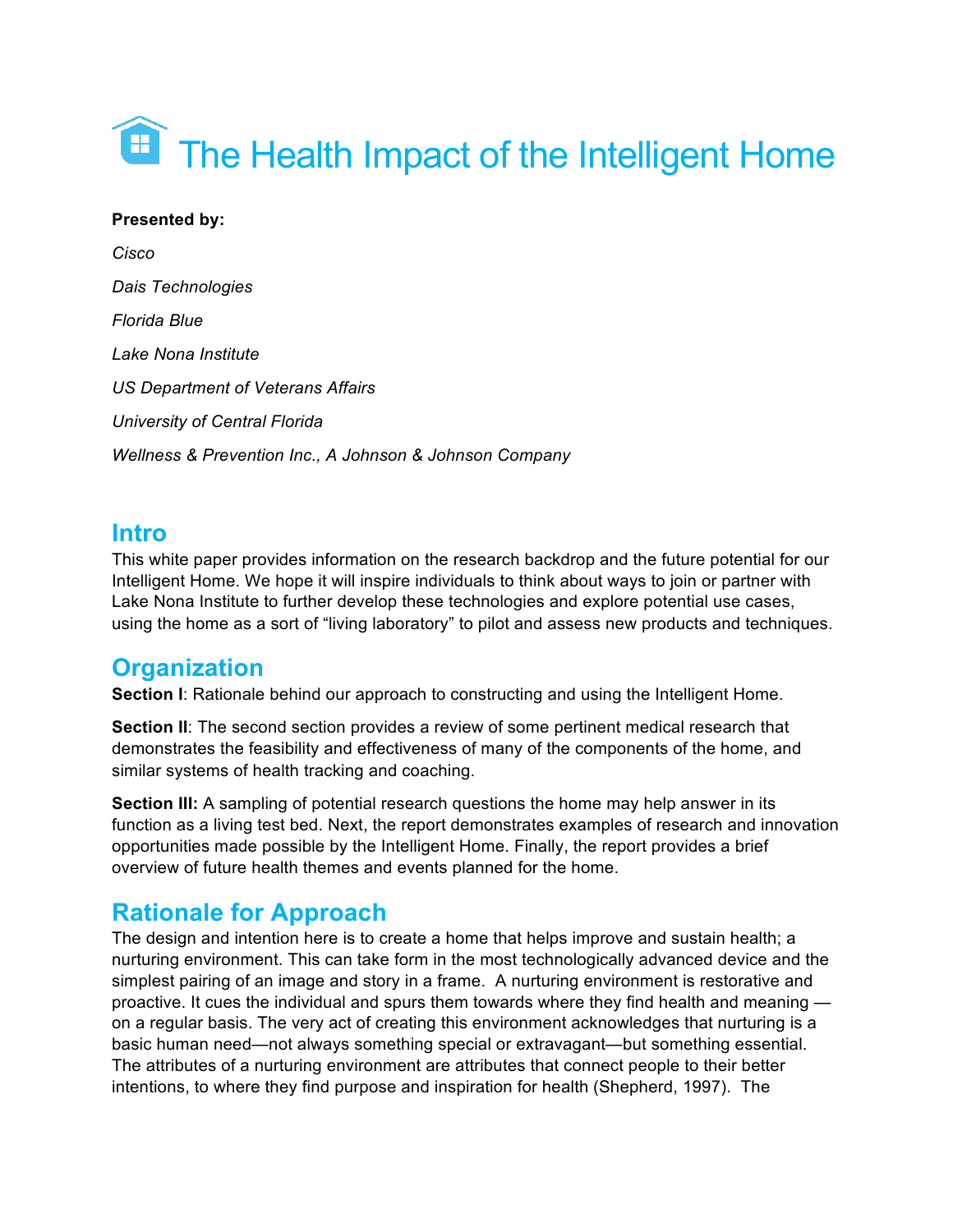Intelligent Home presents opportunities to find methods and measure the effects of creating a nurturing environment that address multiple dimensions of health.

With this home, we hope to illustrate ways that individuals and providers can work together to make their home a way to help improve and maintain the overall health and well-being of the family. A handful of conditions and health issues are currently being surveyed and addressed within the home, but we intend this model to be upgradable and flexible, such that we can accommodate and assess future conditions and points of concern.

Our aim is for the Intelligent Home to be useful not just as a single example or demonstration, but as a living laboratory and test bed to spur thinking and experimentation. In addition, we hope that the technologies and processes spurred by or vetted within the environment of the home will expand out from the individual family to the community level. Systems and models for families have the potential to interface and transfer out to the larger neighborhood and the population of patients served by particular practitioners or organizations.

#### *The Value of Wellness:*

The value of wellness is both personal and socio-economic. In addition to the impact that people can experience in their daily quality of life estimates show that of the nearly \$3 trillion spent annually on U.S. healthcare costs, 69% are heavily influenced by consumer behaviors, over 30% can be directly attributed to behaviorally-influenced chronic conditions, and medication compliance alone costs \$100 billion (Dixon-Fyle, Gandhi, Pellathy, & Spatharou, 2012).

Observably, lifestyle has a significant impact on healthcare expenditures – so much so that employers, major players in healthcare, and now retailers are seeking ways to help individuals improve their daily well-being and ultimately reduce healthcare spending.

Most recently, health promotion – in the form of wellness programs – has been gaining traction for its diverse array of potential impact on population health management. Wellness programs engage participants in a broad range of health education initiatives, create environments conducive to healthy lifestyles, and provide convenient access to health-oriented resources. While they have only recently started to receive large amounts of mainstream publicity, these programs have a history of success that is well documented in the scientific literature, ranging from improvements in biometric values, to improvements in health-related behaviors such as exercise and diet, to even more complex health issues, such as substance abuse and mental health (Loeppke 2013; Osilla 2012; Byrne 2011; Merrill 2011).

#### *The Intelligent Home:*

To maximize the potential for wellness initiatives to succeed, efforts must go further than merely implementing programs. An individual's ambient environment (or living space) must also be optimized to create a setting in which success is made easier and more achievable.

Intelligent homes are state-of-the-art residences designed with multiple cooperative and connected interfaces that encourage individuals to make healthful choices.

These smart homes transform the way individuals "make themselves at home" into ways they can help make themselves healthier. The interfaces connect residents more closely with the community, providers, insurers, and employees to minimize behavior-influenced healthcare costs. Inspired by innovations from Cisco, Florida Blue, GE, UCF, the VA, and Wellness &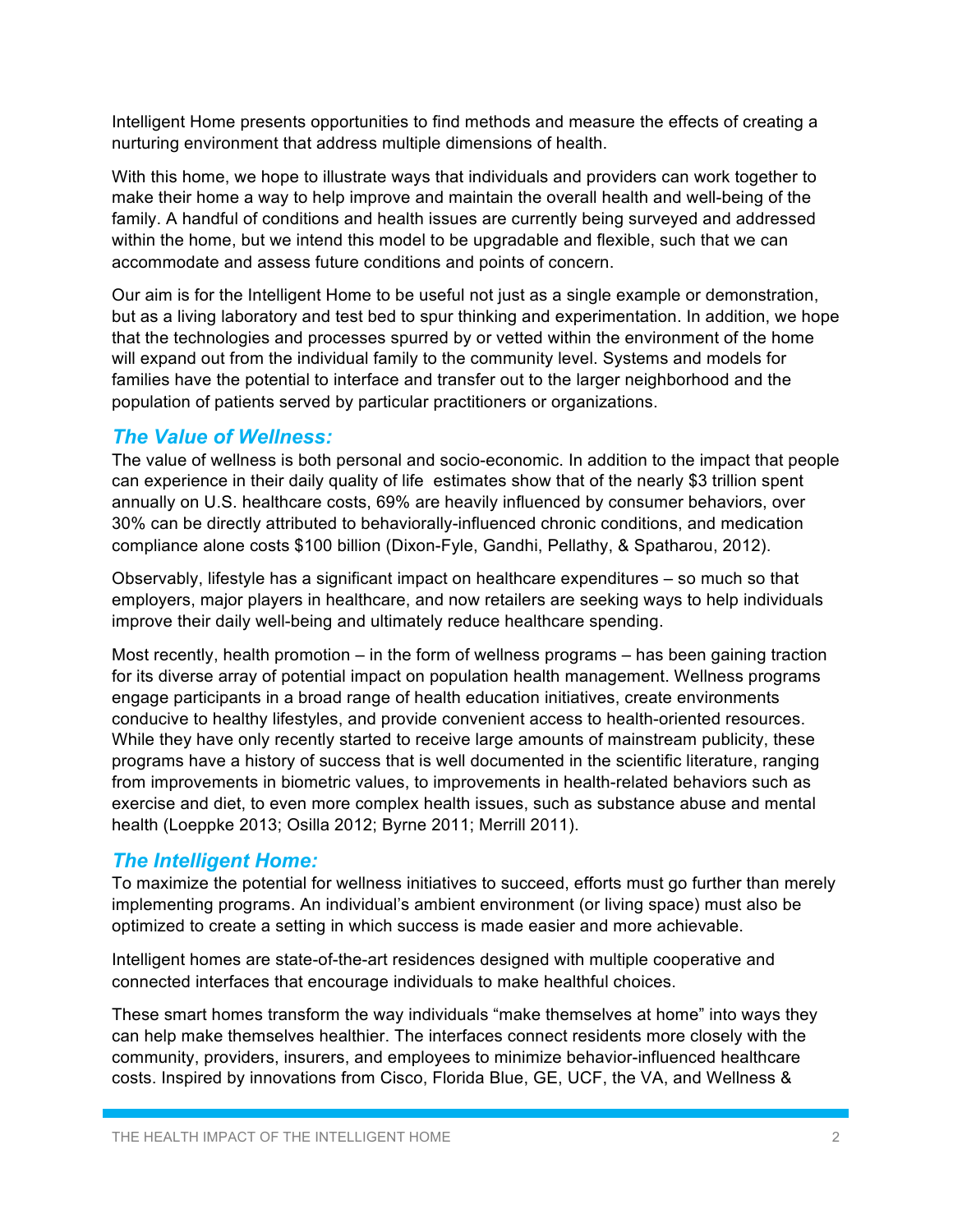Prevention, Inc., a Johnson & Johnson company, among other partners, the Ashton Woods model is an Intelligent Home that helps individuals re-imagine everyday living.

#### *The Art of Presentation:*

One way to optimize an individual's environment is to support positive behaviors by influencing daily decision-making. Understanding what impacts our everyday choices will enable us to shape the environment to support and promote positive behaviors. Choice architecture teaches us that we can structure our environment in ways that maximize the probability of making healthier choices by making them both easy and desirable while simultaneously creating subtle barriers to prevent making less healthy decisions. For example, convenience and accessibility of calorically dense fast foods encourages their consumption - it is much faster and easier to go to the local drive-thru for a greasy cheeseburger and an enormous, sugary drink than it is to cook a balanced, healthy meal at home. But what if this wasn't the case? What if your kitchen was specifically designed to make cooking a healthy meal for your family quick and convenient, and was even stocked with healthy foods that were organized in such a way that made them seem more accessible and appealing? Or with smaller plates that provided visual cues that made consuming appropriate portions easier? Having a plan for how your kitchen is organized will help you keep the healthy foods in reach, and the not-so-healthy ones stashed away for when you want a treat! (Ferriday & Brunstrom, 2008) Such an environment would make the choices required to live a healthy lifestyle much easier and would support healthy decisions.

In the same way that choice architecture can impact decisions, reframing the way that people think about concepts like nutrition can also support healthy changes. For example, it's important to eat a balanced diet and do so with moderation. (Schwartz & Byrd-Bredbenner, 2006.) Yet in America, many people believe that more is better; portion inflation is a major contributor to obesity and its comorbidities. Therefore, helping people appreciate the benefits of appropriate portion sizes, as well as understand the consequences of overconsumption, supports positive behavior change. (Schwartz & Byrd-Bredbenner, 2006). Similarly, Americans could be encouraged to embrace frequently eating small meals and snacks as a way to enhance performance rather than skipping meals, or consuming fewer or only one large meal, as a way to lose weight or manage time. It has been estimated that 95% of people who lose weight regain it. Healthy lifestyles could be made more palatable and sustainable by replacing the belief that a healthy diet means being deprived of your favorite foods with recommendations that encourage consuming a balance of desired or "want" foods with nutrient dense "need" foods.

## **Background Evidence**

#### *mHealth*

Mobile technology is increasingly being used for assisted living for chronic conditions by offering ongoing monitoring, self-tracking, coaching/support, and reporting. In a literature review on mobile health-enabling technologies, Von Bargen, Schwartze, and Haux (2013) found that the most common disease addressed in these studies was diabetes, followed by AIDS, cardiac insufficiency, cancer, asthma, COPD, and schizophrenia, in addition to vitals monitoring. The cell phone features used for communication are primarily SMS and MMS messaging, along with some usage of telephone and videophone calls.

SMS messaging to help patients manage ongoing chronic conditions such as diabetes have shown promising results for patient self-monitoring/tracking as well as for providers to send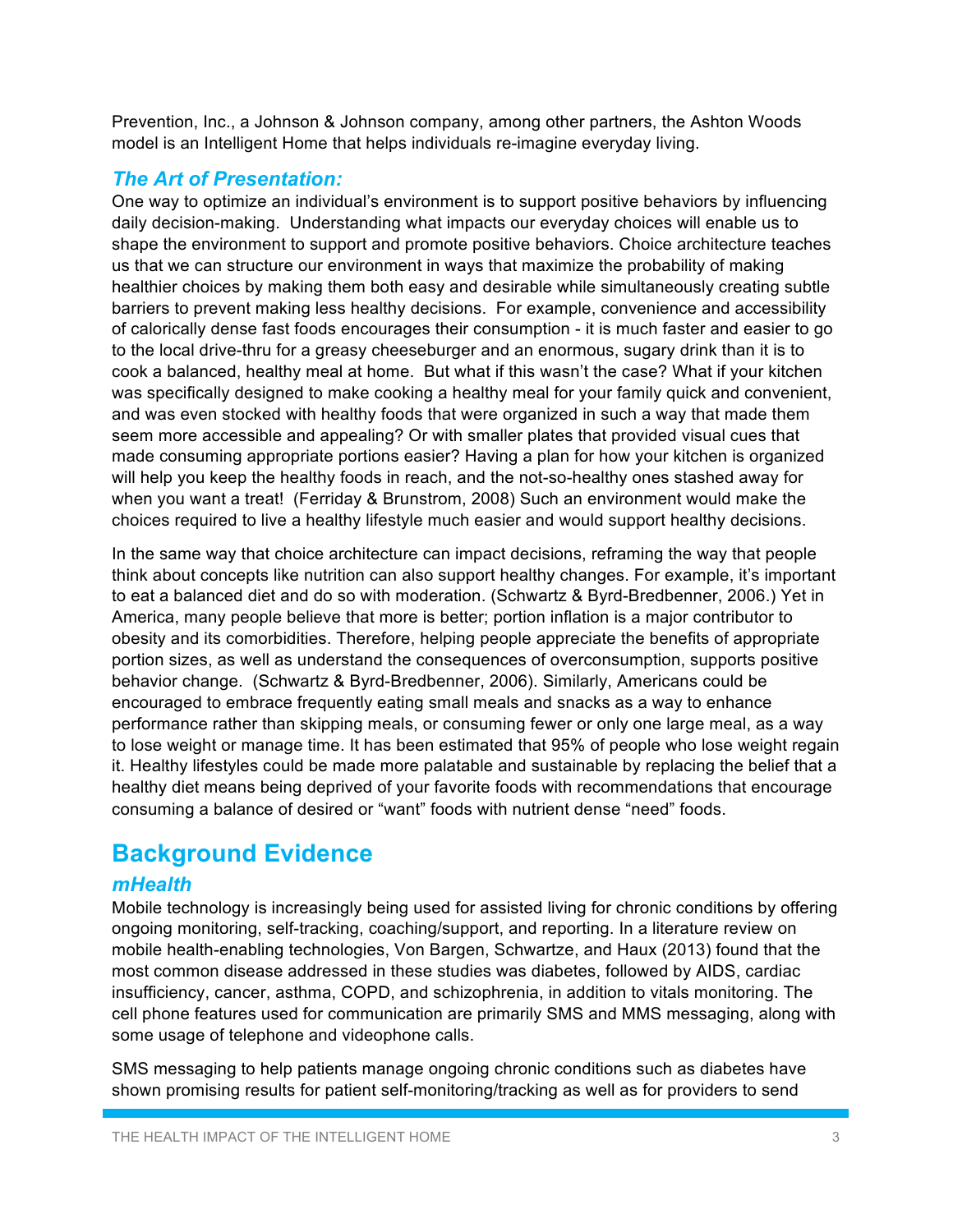supportive and coaching messages. In their pilot of a telemedicine system to support glycemic control for adolescents, Rami et al. (2006) saw improved control when using the telemedicine solution for tracking versus using a paper diary method, as well as general high perception scores rating the program very good and wanting to continue. These programs are primarily helpful when combined properly with regular treatment plans to offer additional convenience and bridge gaps between consults. Sweet Talk, an SMS system for young persons with diabetes, improved self-efficiency (rating increased from  $56.0 \pm 13.7$  to  $62.1 \pm 6.6$ ) and self-reported adherence (rating increased from 70.4  $\pm$  20.0 to 77.2  $\pm$  16.1) when combined with conventional therapy; 82% of surveyed patients felt Sweet Talk improved their self-management, and 90% wanted to continue receiving messages (Franklin et al., 2006). With their Mobile Prescription Therapy (MPT) system for diabetes condition tracking, records access, and coaching, WellDoc has seen positive results in all components of care, including declines in HbA1c levels of 1.2% more among participants using the MPT solution versus patients receiving usual care, estimated cost savings per user per month of \$390 - \$630, as well as a 58% reduction in ER visits and 100% reduction in hospitalizations from the prior year among patients using the MPT (Quinn et al., 2011; Peeples & Iyer, in press; Katz, Mesfin, & Barr, 2012).

Mobile programs have also demonstrated some success in improving general health knowledge and awareness. Several mobile SMS health programs have shown some success in changing behavior. In their messaging program to improve sunscreen use, Armstrong et al., at Harvard's Center for Connected Health (2009), saw higher adherence rates among participants than the control group. The final mean daily adherence rate was 56.1% for the reminder group versus 30% for the control. Weight control and exercise programs have made up the majority of studies and also show general success. The MobileMums program, which sent 3-5 text messages per week to new mothers increased self-reported physical activity frequency by 1.82 days per week and walking exercise frequency by 1.08 days per week (Fjeldsoe, Miller, & Marshall, 2010). Other programs have also demonstrated increases in physical activity among the test groups (Hurling et al., 2007; Shapiro et al., 2012).

#### *Telehealth*

Mobile and telemedicine technologies within the home can also help patients stay in touch with their doctors and other healthcare providers in more convenient ways, allowing for increased doctor-patient communication while still lowering costs. In his two-year assessment of a system for mobile e-visits with doctors, Dr. William Thornbury (2013) saw approximately 15% increase in practice capacity alongside an almost equivalent percentage drop in per-capita costs, with a 97% rate of patient satisfaction and an average turnaround time of less than three minutes per consult.

#### *Ambient Health*

Home-embedded and mobile technologies for assisted living show promise for improving conditions for at-risk patients and condition maintenance for patients with chronic conditions. Mobile biometric monitoring has demonstrated use in assessing and monitoring risk for cardiovascular disease by tracking blood pressure, and assisting patients by processing data via a rule-based reasoning engine (Hervás et al., 2013). Embedded activity monitoring technologies within the home as well as via mobile devices are showing promise in monitoring and life improvement for elderly individuals who may be at risk for various health issues and can even track falls (Prescher et al., 2012; Bourke et al., 2012; Villacorta, Jiménez, Del Val, &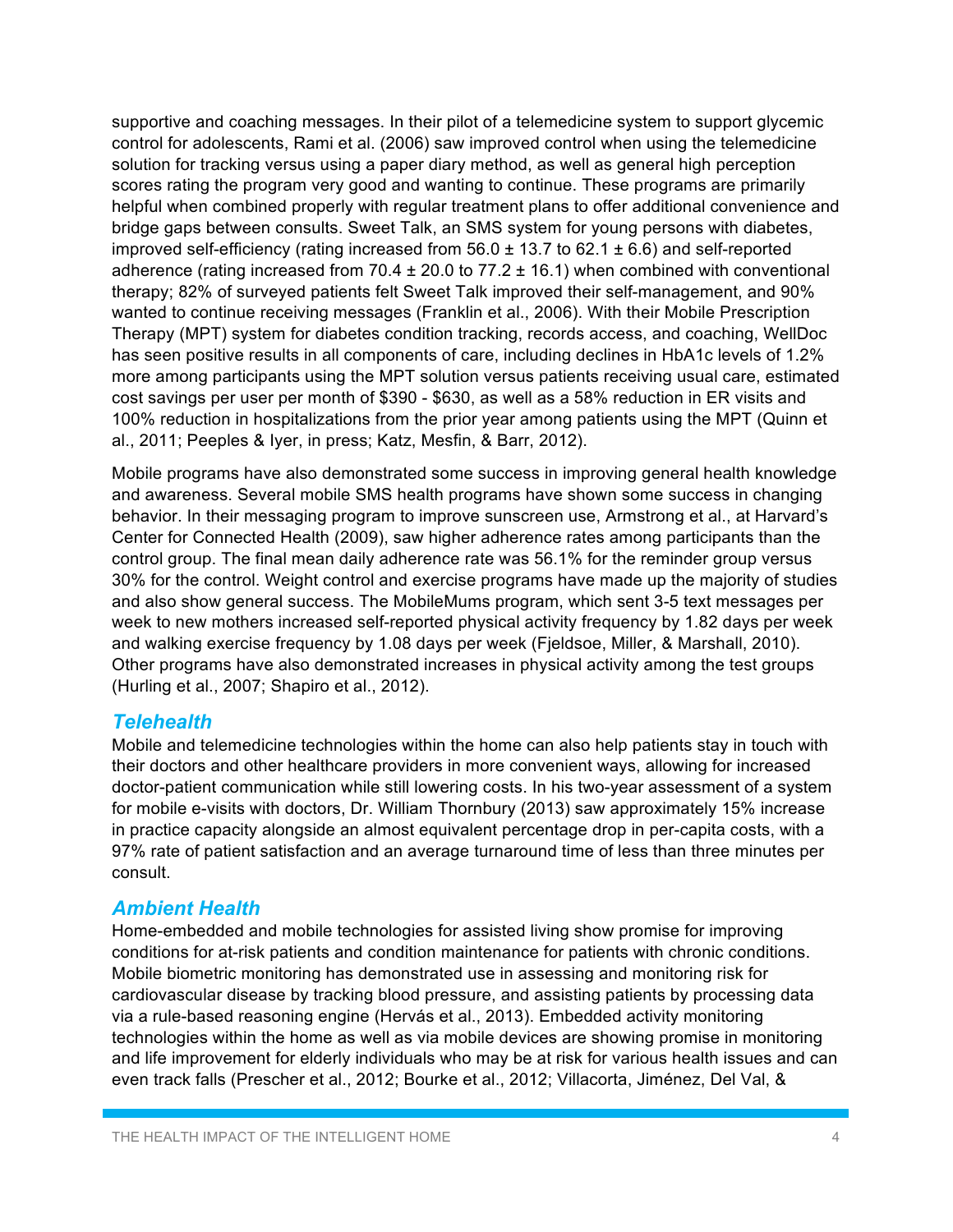Izquierdo, 2011). A pre-emptive approach to patient falls and age-related diseases can also be addressed by using sensors within the carpet to track a patient's gait, which can be measured using stride cadence and length coupled with time-on-toe to time-on-heel ratio (Middleton, Buss, Bazin, & Nixon, 2005).

Though most assisted living and mobile health technologies rely on explicit and potentially even intrusive interactions, such as manually inputting data or wearing/using additional biometric sensing devices, current work is proceeding on using subtle communication and interaction mechanisms, such as color coding, which showed a 92% correct interpretation rate among participants with cognitive disabilities when used by augmented household objects to display food freshness (García-Herranz, Olivera, Haya, & Alamán, 2012).

#### *Fitness and Wellness*

The concept of the intelligent home is intended to help make a healthy lifestyle easier, and one of the ways this is accomplished is by making certain health-promotion resources available and easily accessible. One such resource, available to those who choose to participate in the Lake Nona Life Project, is Digital Health Coaching (DHC). DHC is an internet-based tool that uses participant feedback (guided by intelligent algorithms and established therapeutic techniques) to help individuals achieve a healthier lifestyle. Put simply, DHC provides immediate, private access to some of the same evidence-based behavioral recommendations and interventions you might receive from a face-to-face session with a clinician – all tailored to your specific needs and situation. The specific evidence for Digital Health Coaching spans across wellness and disease management, and has been associated with meaningful economic value in each of these areas. Participants in the Highmark BCBS employee wellness program (which included health risk assessments, online programs, coaching, biometric screenings, and fitness campaigns) showed health care costs lowered by \$176 per participant per year, an ROI of 1.65:1 (Naydeck et al., 2008). Assessment of the HMSA BCBS plan in Hawaii's use of HealthPass demonstrated ROI ranging from 1.16:1 to 2.83:1, with an average cost savings per participant of \$350 (Schwartz, et al., 2010).

Among specific health related topics, some studies have shown improvements as well. Kaiser Permanente (2010) has shown consistent positive results with their HealthMedia® digital coaching programs, demonstrating weight loss, smoking cessation, and stress reduction among more than 50% of participants that provided feedback following their completion of a related digital coaching program. Another study, published just this year, showed that participants experienced significant reductions in pain intensity and unpleasantness scores following completion of tailored DHC for chronic pain management (Nevedal, *et al*., 2013).

The advancement of wellness research now includes longitudinal community health studies. The community based approach to research was made famous by studies such as the Framingham Heart Study (http://www.framinghamheartstudy.org/), which focused on cardiovascular disease using a cohort of nearly 5,000 residents of Framingham, Mass. Now in its third generation, the Framingham Heart Study has contributed much of what we know today about heart disease and the associated risk factors. The Nurses' Health Study, another widelycited study, has made similar invaluable contributions to our understanding of breast cancer and other women's health issues by studying data from more than 200,000 nurses over more than 35 years (http://www.nhs3.org). The Lake Nona Life Project is a modern-day version of these landmark efforts, conducted within a master-planned community, developed with sophisticated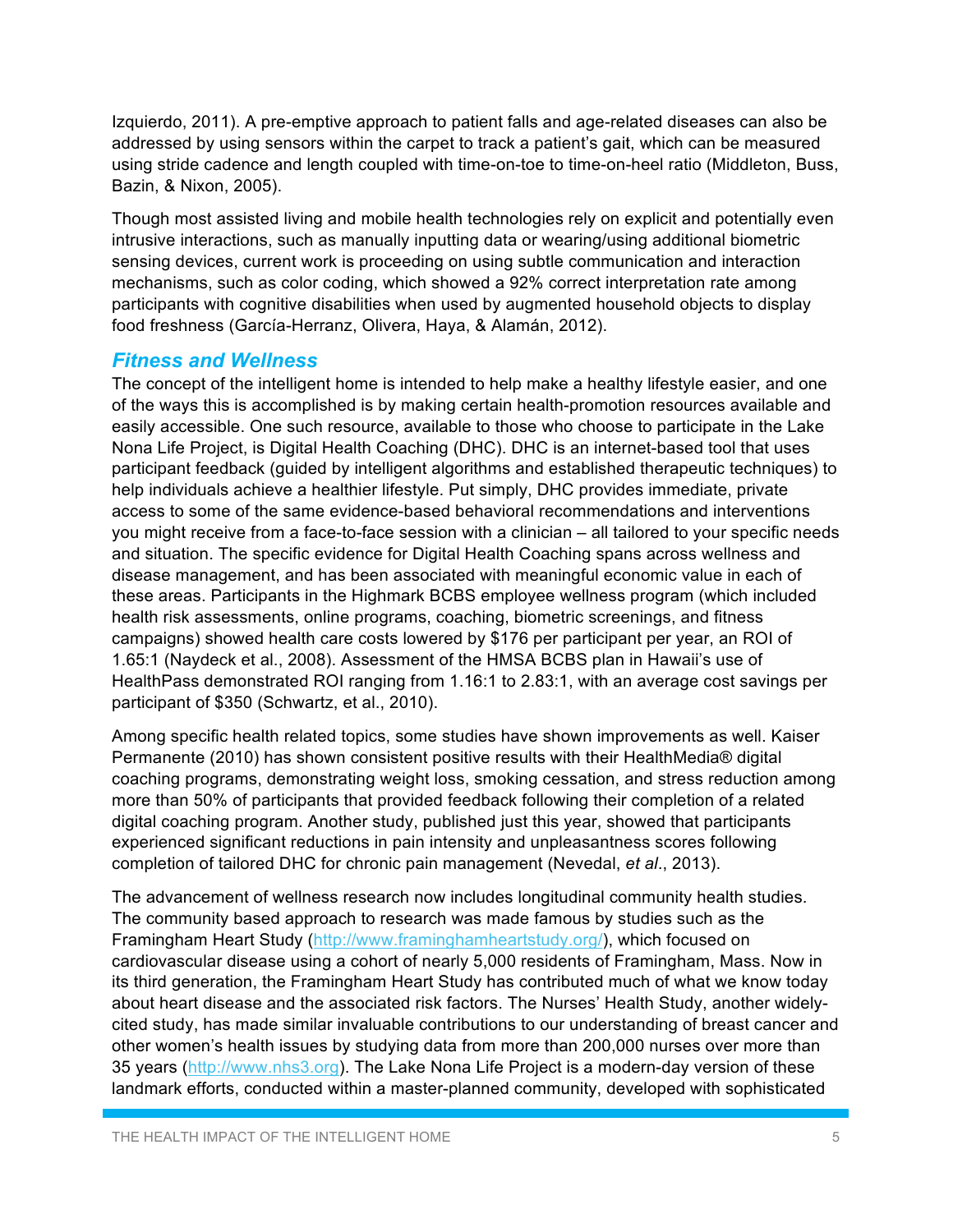technology, and in a community focused on sustainability, education and health and wellness. By combining these cutting edge technological components with a deliberate and informed design, the intelligent home will be a valuable addition to the living laboratory utilized by the Lake Nona Life Project.

## **Future Research & Collaboration**

The beauty of the Lake Nona Life Project is collaboration. Already, leaders from industry, science, government, and academia have come together with a common goal in mind: to explore our greatest health challenges. We believe technology can play a large part in developing solutions and through collaborations like the Lake Nona Life Project and the Intelligent Home, we will be looking into:

- How are mobile devices being integrated into daily health and wellness regimens?
- Whether exergames are effective for motivating people to exercise?
- What is the combined effect of multiple nutrition and fitness interventions in a home setting?
- How do we extend individual health activities to an entire community?
- What are some of the social and collaborative tools that are most effective in promoting wellness and prevention plans and activities?
- Does the layout of a kitchen affect food choices?
- What are some of the planning and motivational techniques that can help achieve health outcomes at low cost?
- What is the optimal tool kit of health oriented apps, methods, and education that produces the maximum effect with the minimum financial and time impact?
- Does ambient health monitoring in CHF provide a capability that is similar to that of current remote monitoring capabilities through standalone equipment OR done through manual reporting of self-collected monitoring data?
- Does ambient health monitoring provide a Quality of Life benefit that is statistically better than the same achieved through other traditional means (remote monitoring or selfmonitoring) in CHF patients?
- Does ambient health monitoring lead to long-term health care outcomes related to lowered disease burden, improved quality of life, and lowered cost of care at the individual and system levels in CHF management within a community setting?
- What criteria can be used to identify an engaged patient and delivery system/care team that define the greatest likelihood of success for ambient health monitoring in CHF?

# **Example Opportunities**

In CHF, the success of the care plan in a community setting can be defined by the following:

- 1. Quality of life the ability of a member to engage in activities they enjoy without limiting factors caused by CHF
- 2. Compliance to care plan
- 3. Physical abilities in Activities of Daily Living
- 4. Affordability of care
- 5. Delaying transition to assisted living
- 6. Reduction in interruptions caused by ER visits/hospital admissions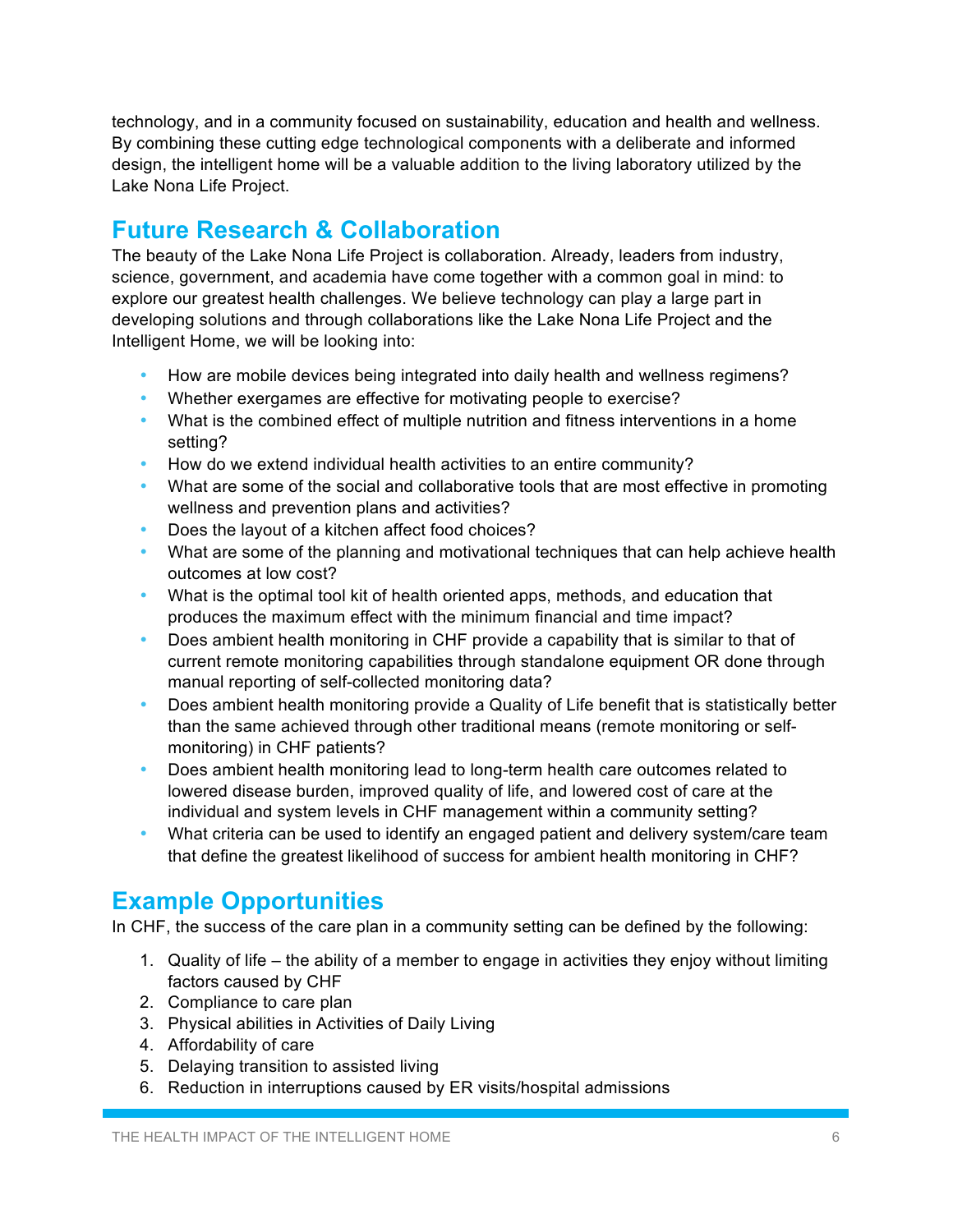The experience in the living laboratory allows us to test different hypotheses as well create different case control experiments that test out the interdependence of various controllable variables, such as:

- Impact of physical activity
- Impact on health habit formation
- Impact of nutritional interventions related to changes in calories, sodium, eating times as well diet types
- Impact of monitoring vitals as well as morbidity indicators that can provide just-in-time patient controlled actionable interventions, as well its long term impact on health outcome
- Understanding the outcomes in engaged patients (or Activated patients) in comparison to those who are not
- Systems-based interactions for family members and technologies
- Social effects of health behaviors among family members

## **Future Themes/Events**

As you can see from the prior sections on background evidence and future opportunities for collaboration, the Lake Nona Institute team would welcome other partners who wish to conduct studies, pilots, or community testing to answer some of the many research questions presented herein.

Preparation has already begun for the HIMSS '14 Annual Conference and Exposition and the Intelligent Health Association Symposium, both scheduled for the week of February 23 in Orlando. We also welcome attendance and contact at future events like J&J Ignite and next year's Lake Nona Impact Forum.

Contact Our Members:

- For inquiries related to HIMSS, please contact Dr. David Metcalf (dmetcalf@ist.ucf.edu)
- For inquiries related to the Lake Nona Life Project, please contact Dr. Shawn T. Mason (SMason5@ITS.JNJ.com)
- For all other inquiries and Medical City partners please contact Gloria Caulfield (gcaulfield@lakenonainstitute.org)

## **Bibliography**

- Armstrong, A. W., Watson, A. J., Makredes, M., Frangos, J. E., Kimball, A. B., & Kvedar, J. C. (2009). Text-Message reminders to improve sunscreen use: A randomized, controlled trial using electronic monitoring. *Archives of Dermatology, 145*(11), 1230-1236. doi:10.1001/archdermatol.2009.269
- Bachman, *et al*. (2011). Eating frequency is higher in weight loss maintainers and normal-weight individuals than in overweight individuals. *Journal of the American Dietetic Association, 111*(11), 1730-1734.
- Benardot D. (2007). Timing of energy and fluid intake: New concepts for weight control and hydration. *ACSM's Health & Fitness Journal, 11*(4), 13-19.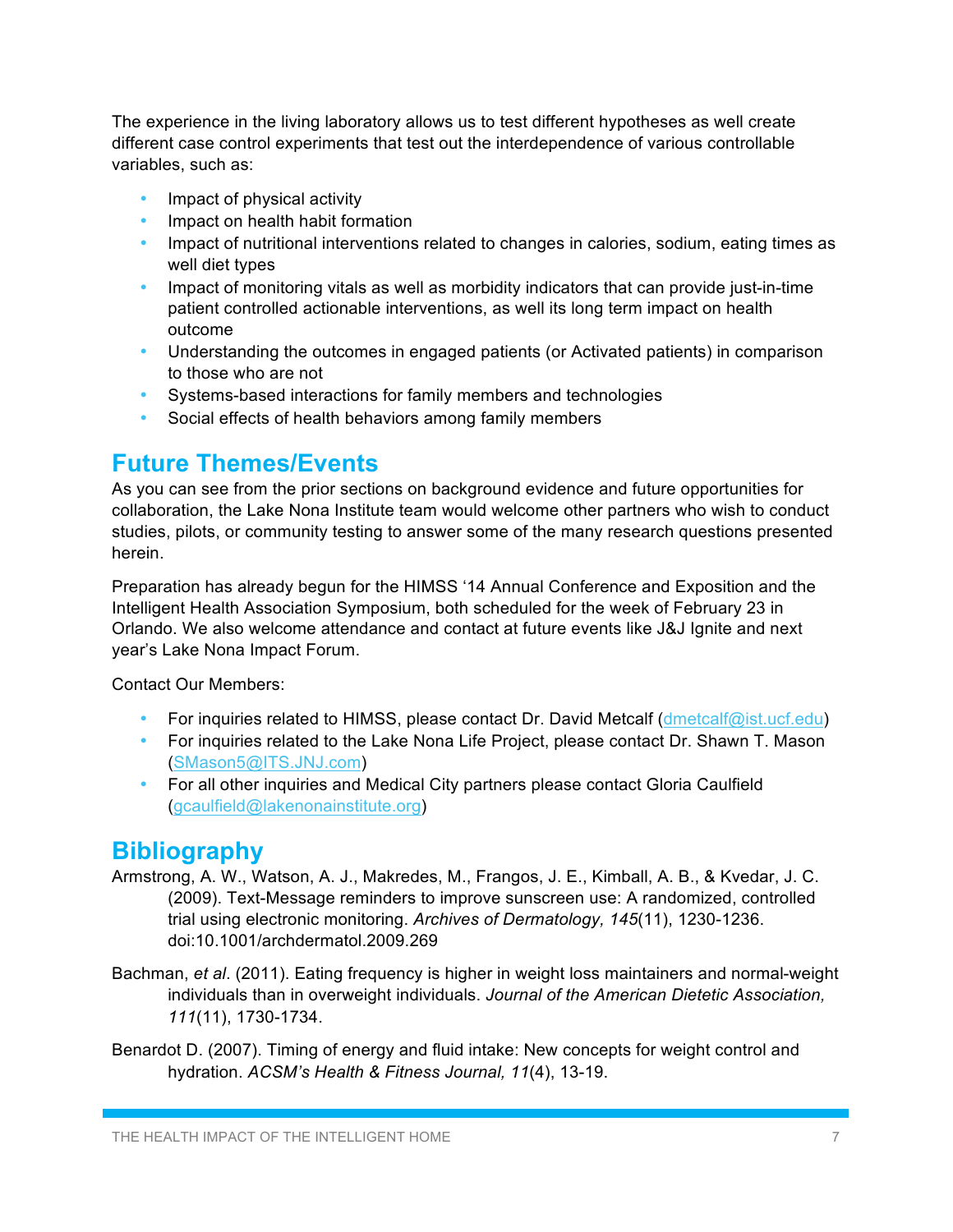- Bourke, A. K., Prescher, S., Koehler, F., Cionca, V., Tavares, C., Gomis, S., ... & Nelson, J. (2012, August). Embedded fall and activity monitoring for a wearable ambient assisted living solution for older adults. In *Engineering in Medicine and Biology Society (EMBC), 2012 Annual International Conference of the IEEE* (pp. 248-251). IEEE.
- Byrne, et al. (2011). Seven-year trends in employee health habits from a comprehensive workplace health promotion program at Vanderbilt University. *Journal of Occupational and Environmental Medicine; 53*(12), 1372-1381.
- Dixon-Fyle, S., Gandhi, S., Pellathy, T., & Spatharou, A. (2012). "Changing patient behavior: The next frontier in healthcare value." *Health International, 12*, 64-73. Retrieved from http://www.mckinsey.com/~/media/McKinsey/dotcom/client\_service/Healthcare%20Syste ms%20and%20Services/Health%20International/Issue%2012%20PDFs/HI12\_64- 73%20PatientBehavior\_R8.ashx
- Ferriday & Brunstrom (2008). How does food-cue exposure lead to larger meal sizes? *British Journal of Nutrition, 100*(6), 1325-1332.
- Fjeldsoe, B. S., Miller, Y. D., & Marshall, A. L. (2010). MobileMums: A randomized controlled trial of an SMS-based physical activity intervention. *Annals of Behavioral Medicine, 39*(2), 101–111. doi:10.1007/s12160-010-9170-z
- Franklin, V. L., Waller, A., Pagliari, C. and Greene, S. A. (2006). A randomized controlled trial of Sweet Talk, a text-messaging system to support young people with diabetes. *Diabetic Medicine, 23*, 1332–1338. doi: 10.1111/j.1464-5491.2006.01989.x
- García-Herranz, M., Olivera, F., Haya, P., & Alamán, X. (2012). Harnessing the interaction continuum for subtle assisted living. *Sensors*, *12*(7), 9829-9846.
- Gold, J., Aitken, C. K., Dixon, H. G., Lim, M. S. C., Gouillou, M., Spelman, T., … Hellard, M. E. (2011). A randomised controlled trial using mobile advertising to promote safer sex and sun safety to young people. *Health Education Research*, *26*(5), 782–794. doi:10.1093/her/cyr020
- Hedman E, Ljotsson B, Lindefors N (2012). Cognitive behavior therapy via the internet: A systematic review of applications, clinical efficacy and cost-effectiveness. *Expert Review of Pharmacoeconomics & Outcomes Research, 12*(6), 745-764.
- Hervás, R., Fontecha, J., Ausín, D., Castanedo, F., Bravo, J., & López-de-Ipiña, D. (2013). Mobile Monitoring and Reasoning Methods to Prevent Cardiovascular Diseases. *Sensors*, *13*(5), 6524-6541.
- Hurling, R., Catt, M., De Boni, M., Fairley, B. W., Hurst, T., Murray, P., … Sodhi, J. S. (2007). Using internet and mobile phone technology to deliver an automated physical activity program: Randomized controlled trial. *Journal of Medical Internet Research, 9*(2), e7. doi:10.2196/jmir.9.2.e7
- Kaiser Permanente. (2010). Health information technology: How can technology enhance care and reduce costs? Retrieved from

http://consultants.kaiserpermanente.org/info\_assets/mercer/pdf/TIHP\_IT\_012610.pdf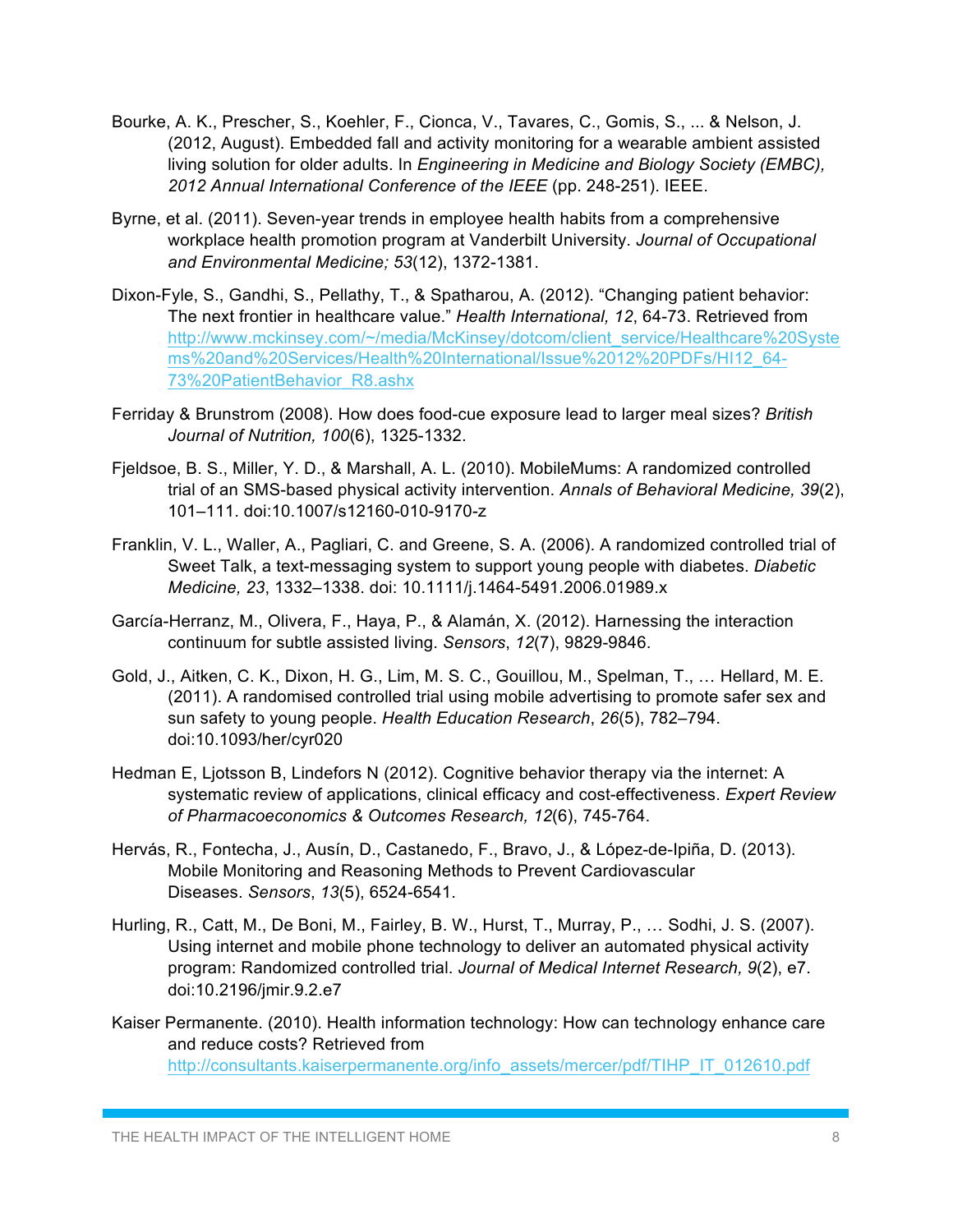- Katz, R., Mesfin, T., & Barr, K. (2012). Lessons from a community-based mhealth diabetes selfmanagement program: "It's not just about the cell phone". *Journal of health communication*, *17*(sup1), 67-72.
- Loeppke, et al. (2012). The association of technology in a workplace wellness program with health risk factor reduction. *Journal of Occupational and Environmental Medicine, 55*(3), 259-264.
- Merrill, et al. (2011). Effectiveness of a workplace wellness program for maintaining health and promoting healthy behaviors. *Journal of Occupational and Environmental Medicine, 53*(7), 782-787.
- Metcalf, D., & Krohn, R. (Eds.). (2012). *mHealth: From smartphones to smart systems*. Chicago, IL: HIMSS Publications.
- Middleton, L., Buss, A. A., Bazin, A., & Nixon, M. S. (2005, October). A floor sensor system for gait recognition. In *Automatic Identification Advanced Technologies, 2005. Fourth IEEE Workshop on* (pp. 171-176). IEEE.
- Naydeck, B. L., Pearson, J. A., Ozminkowski, R. J., Day, B. T., & Goetzel, R. Z. (2008). The impact of the Highmark employee wellness programs on 4-year healthcare costs. *Journal of Occupational and Environmental Medicine*, *50*(2), 146-156.
- Nevedal D, Wang C, Oberleitner L, Schwartz S, Williams A (2013). Effects of an individually tailored web-based chronic pain management program on pain severity, psychological health, and functioning. *Journal of Medical Internet Research, 15*(9), e201.
- Osilla, et al. (2012). Systematic review of the impact of worksite wellness programs. *The American Journal of Managed Care, 18*(2), e68-e81.
- Peeples, M., & Iyer, A. K. (in press). Mobile Prescription Therapy (MPT): Extracting healthcare and economic outcomes at the nexus of clinical and technology innovation. In R. Krohn & D. Metcalf (Eds.), *mHealth Innovations*. Chicago, IL: HIMSS Media.
- Prescher, S., Bourke, A. K., Koehler, F., Martins, A., Sereno Ferreira, H., Boldt Sousa, T., ... & Nelson, J. (2012, August). Ubiquitous ambient assisted living solution to promote safer independent living in older adults suffering from co-morbidity. In *Engineering in Medicine and Biology Society (EMBC), 2012 Annual International Conference of the IEEE* (pp. 5118-5121). IEEE.
- Quinn, C. C., Shardell, M. D., Terrin, M. L., Barr, E. A., Ballew, S. H., & Gruber-Baldini, A. L. (2011). Cluster-randomized trial of a mobile phone personalized behavioral intervention for blood glucose control. *Diabetes Care*, *34*(9), 1934-1942.
- Rami, B., Popow, C., Horn, W., Waldhoer, T., & Schober, E. (2006). Telemedical support to improve glycemic control in adolescents with type 1 diabetes mellitus. *European Journal of Pediatrics*, *165*(10), 701–705. doi:10.1007/s00431-006-0156-6
- Rothert K, Strecher V, Doyle L, Caplan W, Joyce J, Jimison H, Karm L, Roth M (2006). Webbased weight management programs in an integrated health care setting: A randomized, controlled trial. *Obesity*, *14*(2), 266-272.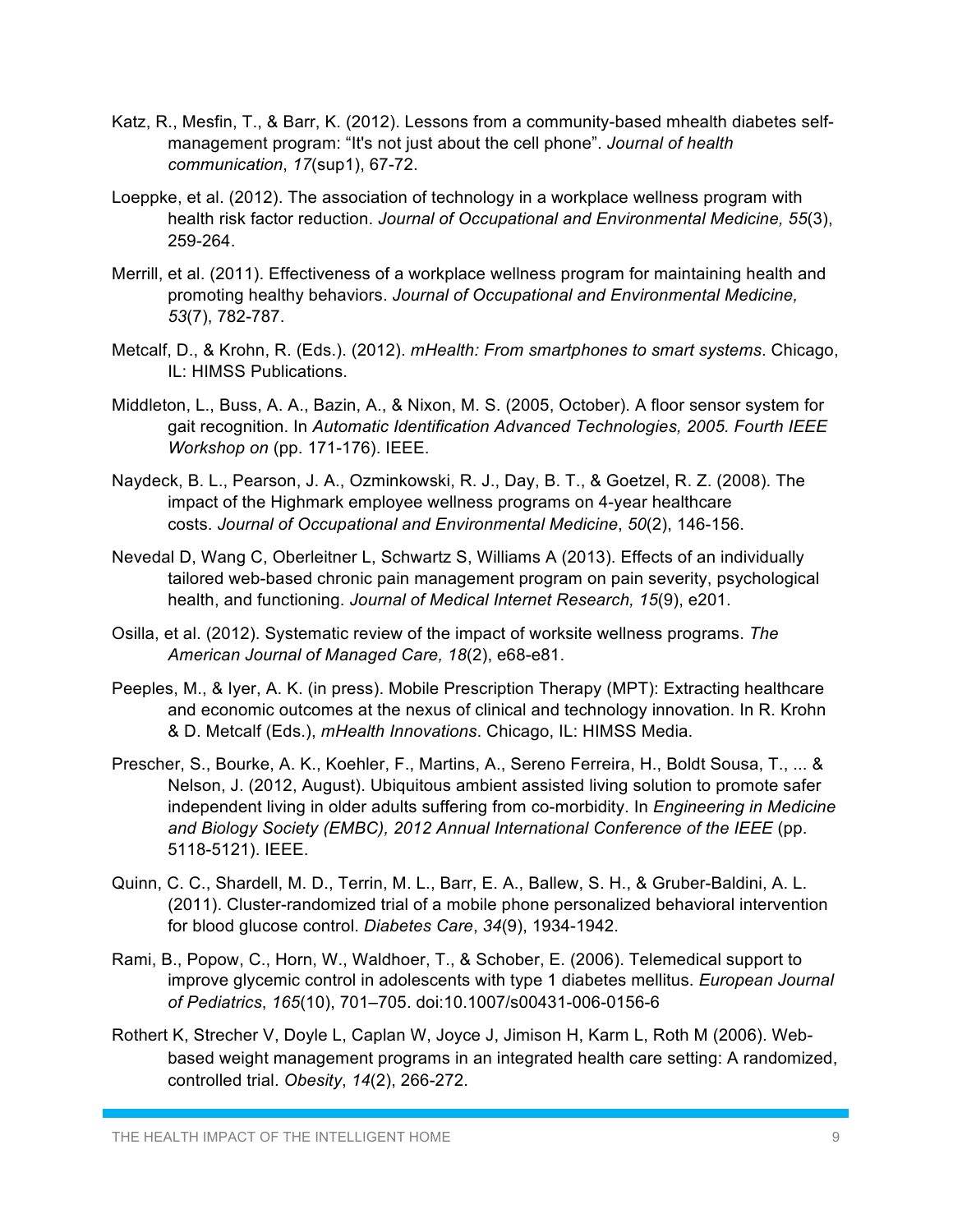- Schwartz & Byrd-Bredbenner (2006). Portion distortion: Typical portion sizes selected by young adults. *Journal of the American Dietetic Association, 106*(9), 1412-1418.
- Schwartz, S. M., Ireland, C., Strecher, V., Nakao, D., Wang, C., & Juarez, D. (2010). The economic value of a wellness and disease prevention program. *Population Health Management*, *13*(6), 309-317.
- Shapiro, J. R., Koro, T., Doran, N., Thompson, S., Sallis, J. F., Calfas, K., & Patrick, K. (2012). Text4Diet: A randomized controlled study using text messaging for weight loss behaviors. *Preventive Medicine*, *55*(5), 412–417. doi:10.1016/j.ypmed.2012.08.011

Shepherd, Donald. (1997) *Ambient Design—Towards the Nurturing Environment.*

- Thornbury, W. C. (2013). *Mobile e-visits within the medical home* [PDF document]. Session presented at HIMSS 13 Interoperability Showcase, New Orleans, LA. Retrieved from http://www.pcpcc.org/sites/default/files/mevisit\_pcpcc\_webinar\_4-4-2013.pdf
- Villacorta, J. J., Jiménez, M. I., Val, L. D., & Izquierdo, A. (2011). A configurable sensor network applied to ambient assisted living. *Sensors*, *11*(11), 10724-10737.

Van Ittersum, Koert, and Brian Wansink (2012). "Plate Size and Color Suggestibility: The Delboeuf Illusion's Bias on Serving and Eating Behavior." *Journal of Consumer Research*, 39(2), 215-228.

- Von Bargen, T., Schwartze, J., & Haux, R. (2012). Disease patterns addressed by mobile health-enabling technologies-a literature review. *Studies in health technology and informatics*, *190*, 141-143.
- Zhou, Y. Y., Garrido, T., Chin, H. L., Wiesenthal, A. M., & Liang, L. L. (2007). Patient access to an electronic health record with secure messaging: impact on primary care utilization. *American Journal of Managed Care*, *13*(7), 418-424.

## **Additional References**

Frankl, V. (2006). *Man's search for meaning*. Boston: Beacon Press.

Groppel, J. L., & Andelman, B. (2000). *The corporate athlete: How to achieve maximal performance in business and life*. New York: John Wiley & Sons, Inc.

Johnson, R. W. (2004). Trends in job demands among older workers, 1992-2002. *Monthly Labor Review*, *127*, 48.

Loehr, J., & Schwartz, T. (2003). *The power of full engagement: Managing energy, not time, is the key to high performance and renewal*. New York: Free Press.

Loehr, Jim. (2007). *The power of story: Rewrite your destiny in business and in life*. New York: Free Press.

Newberg, A., & Waldman, M. R. (2006). *Why we believe what we believe: Uncovering our biological need for meaning, spirituality, and truth*. New York: Simon and Schuster.

NIOSH Working Group. (1999). Stress at work. *NIOSH Publication No. 99-101*. Retrieved from *http://www.cdc.gov/niosh/docs/99-101/*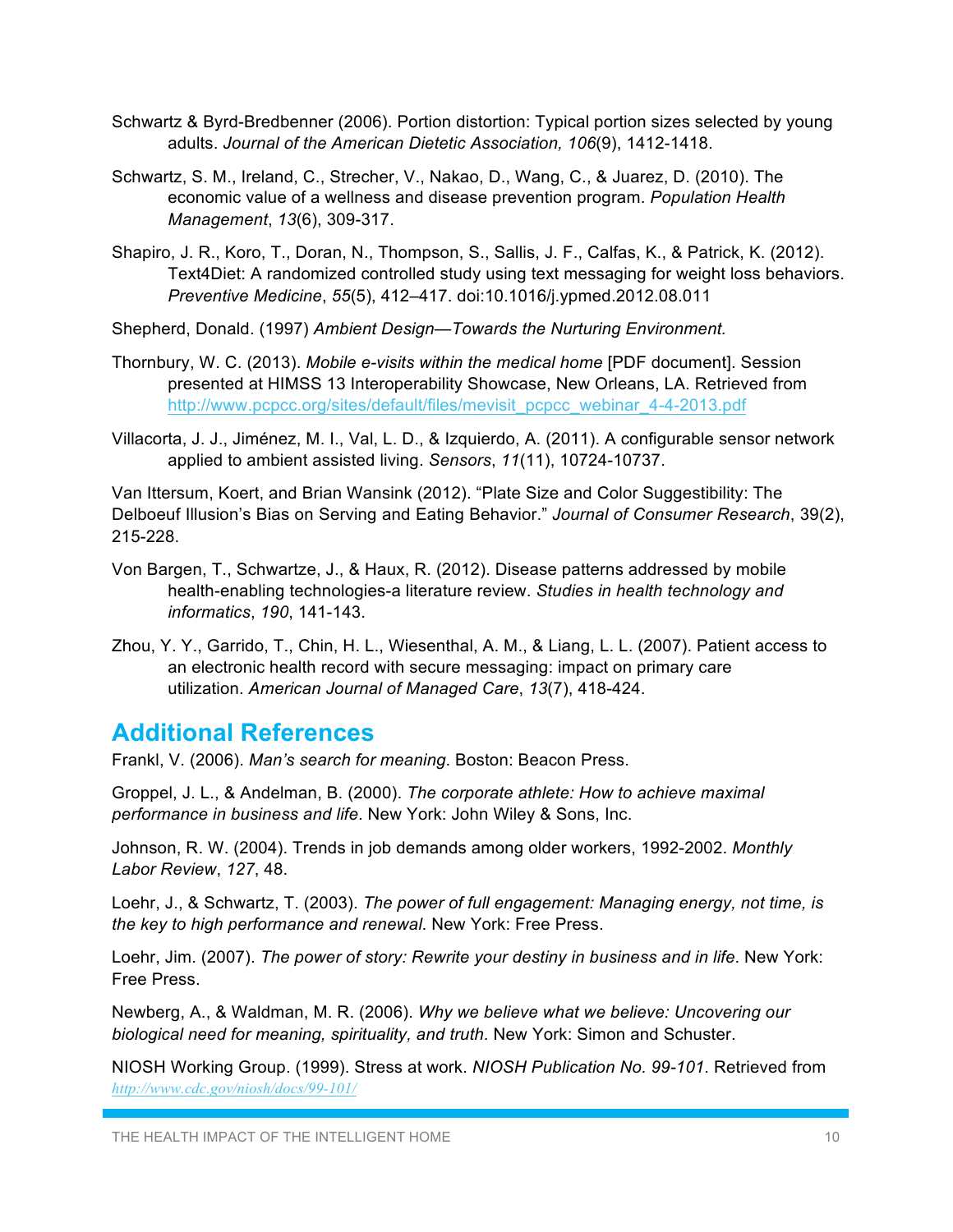Nygård, C. H., Huuhtanen, P., Tuomi, K., & Martikainen, R. (1997). Perceived work changes between 1981 and 1992 among aging workers in Finland. *Scandinavian Journal of Work, Environment & Health, 23*(Sup 1), 12-19.

### **Acknowledgements**

We would like to acknowledge the following contributors to this white paper:

*Cisco*

Surendra Saxena, Sr Manager, Healthcare Global Solutions Unit

*Dais Technologies*

Michael Voll, Vice President

#### *Florida Blue*

Jim Abdullah, IT Business Analyst Jessica DaMassa, Innovation Consultant Uday Deshmukh, MD, Sr. Medical Director, Care Management Kathy Freyman, Sr. Director Business Innovation Terry Murphy, Sr. Manager, Care Programs

#### *Lake Nona Institute*

Gloria Caulfield, Program Director Ron Domingue, Program Director Thad Seymour, PhD, President

*US Department of Veterans Affairs* Ken Goldberg, MD, Chief of Staff